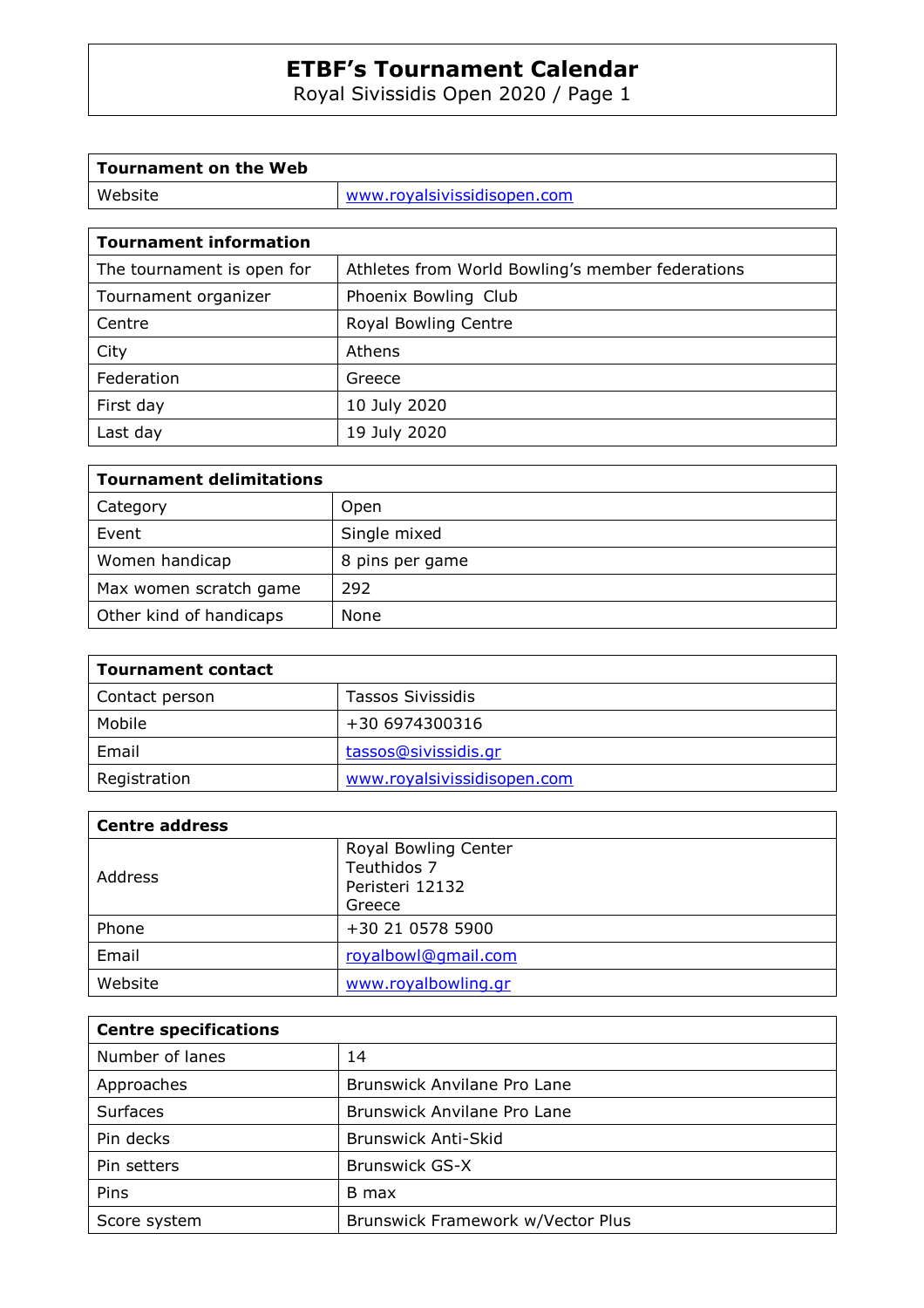Royal Sivissidis Open 2020 / Page 2

| <b>Dressing specifications</b> |                                                      |
|--------------------------------|------------------------------------------------------|
| Oil machine                    | Kegel Kustodian                                      |
| Oil                            | Kegel Fire                                           |
| Cleaner                        | Kegel CX4S                                           |
| Pattern prepared by            | Sivissidis Bros S.A., the Kegel Official Distributor |
| Dressing done by               | In house                                             |

| <b>Prize money specifications</b> |                                                                                                                                                                                                                                                                        |
|-----------------------------------|------------------------------------------------------------------------------------------------------------------------------------------------------------------------------------------------------------------------------------------------------------------------|
| Prize fund status                 | Fixed                                                                                                                                                                                                                                                                  |
| Tax on prizes                     | Yes                                                                                                                                                                                                                                                                    |
| Tax rules                         | As a consequence of the tax regulations, there will be a tax<br>on prize money, paid by the organizer. The tax which is<br>20%, will be deducted from the prizes by the organizer. All<br>participants will be obligated to fill a form, provided by the<br>organizer. |

| Prize money expressed in € |                       |                        |
|----------------------------|-----------------------|------------------------|
| <b>Position</b>            | <b>Category First</b> | <b>Category Second</b> |
| Position 1                 | 3000                  | 300                    |
| Position 2                 | 1500                  | 250                    |
| Position 3                 | 1250                  | 200                    |
| Position 4                 | 1000                  | 150                    |
| Position 5                 | 700                   | 100                    |
| Position 6                 | 650                   | 100                    |
| Position 7                 | 600                   | 100                    |
| Position 8                 | 550                   | 100                    |
| Position 9                 | 500                   | 50                     |
| Position 10                | 450                   | 50                     |
| Position 11                | 400                   | 50                     |
| Position 12                | 300                   | 50                     |
| Position 13-20             | 250                   |                        |
| Position 21-30             | 200                   |                        |
| Position 31-40             | 100                   |                        |
| <b>Total</b>               | 15.900                | 1500                   |
| <b>300 game</b>            |                       | 100                    |
| <b>Grand total</b>         | 17.500                |                        |

#### **Tournament format**

#### **Athletes category**

All athletes are automatically placed on First category, unless they declare differently during the registration process. Athletes, who want to compete in the Second Category, must, before the tournament starts, be able to present an official letter from their national federation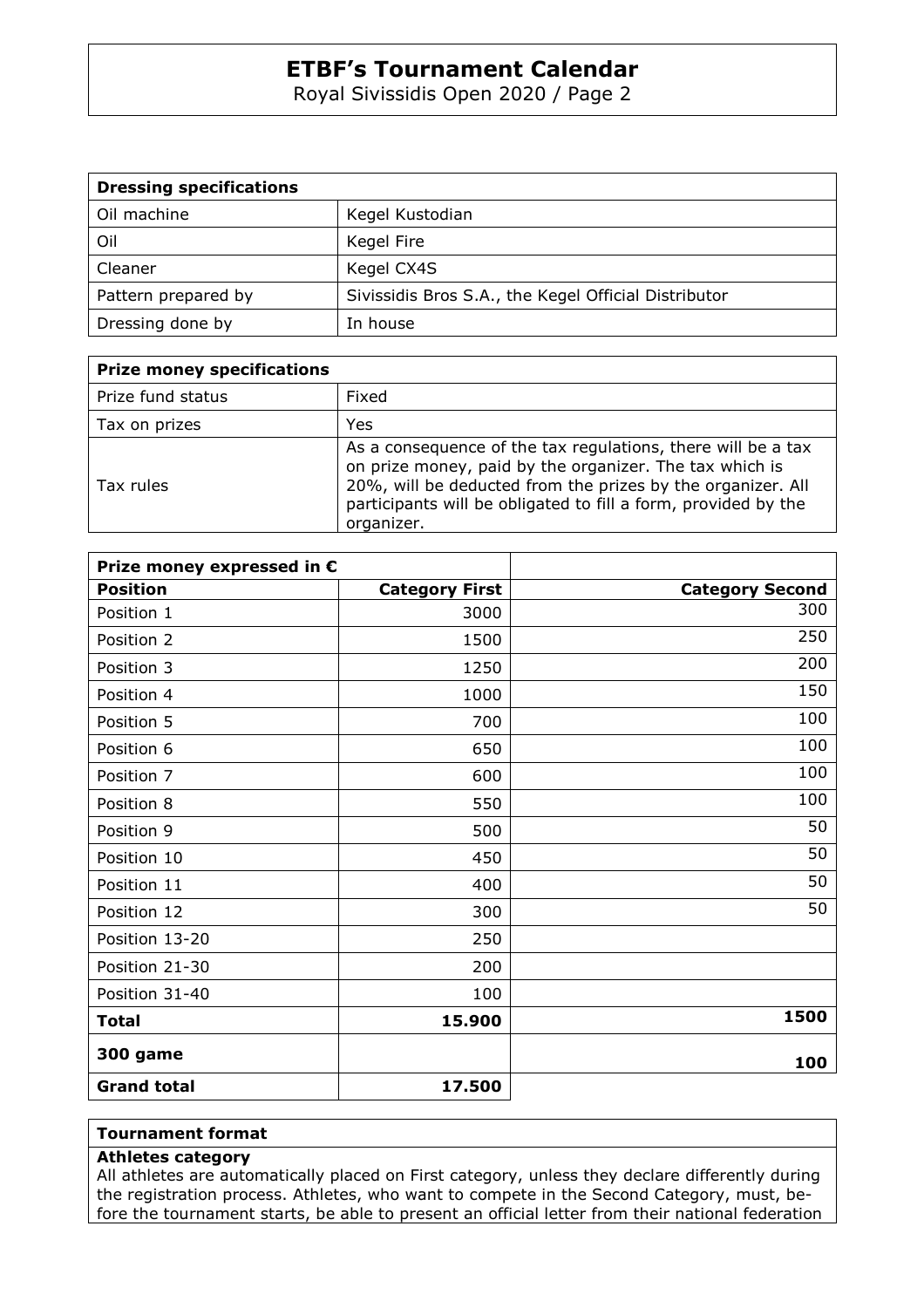Royal Sivissidis Open 2020 / Page 3

proving, that their annual average before the date the tournament starts, is less than 190 for male athletes and less than 180 for female athletes.

Athletes, who have participated in any national team, are placed in the First Category. All scores count for Singles Mixed. If an athlete is registered for Second Category, but his score qualifies him/her in top 40 of Singles Mixed, he/she will in addition also earn the prize for the Second Category.

The organizing committee reserve the right to deny a participation in a Second category based on previous results in the tournaments organized in the same bowling centre or by the same organizer, in other events.

### **Qualification**

6 games (entries and re-entries)

#### **Desperado**

1 game EU Style without previous re-dressing

#### **Composing Top 40**

A: Top 30 from the 6 games qualification

B: Top 3 from a separate standing of the squads conducted on 10-12 July

C: Top 2 from a separate standing of the squads conducted on 13-14 July

D: Top 2 from a separate standing of the squads conducted on 15-16 July

E: Top 3 from the 1 game desperado squad

Athletes are qualified in the order A-B-C-D-E

This means for instance, that if an athlete is qualified from both A and B, he will qualify from A and the next positioned in the B standing will qualify in his place. Athletes are qualified from only one category in the order A-B-C-D-E

In case an athlete is qualified from more than one category, then on the category which will not be accounted, the next positioned athlete will qualify in his place. Entering final steps:

Athletes positioned 1-4 in the general standing are qualified for the final step 4, seeded 1-4 Athletes positioned 5-10 in the general standing are qualified for the final step 3 Athletes positioned 11-20 in the general standing are qualified for the final step 2 All other qualified athletes are qualified for the final step 1

#### **Final Step 1**

20 athletes (positions 40-21) will play 3 games starting from scratch. Top 10 will qualify for the final step 2. Athletes not qualified will be ranked 31-40 according to their positions in the final step 1.

### **Final Step 2**

20 athletes (10 athletes from final step 1 and the 10 athletes positioned 20-11) will play 3 games starting from scratch.

Top 10 will qualify for step 3.

Athletes not qualified will be ranked 21-30 according to their positions in the final step 2.

#### **Final Step 3**

16 athletes (10 athletes from final step 2 and 6 athletes positioned 10-5) will play 3 games starting from scratch.

Top 8 will qualify for step 4.

Athletes not qualified will be ranked 13 -20 according to their positions in the final step 3.

### **Final step 4**

12 athletes (8 athletes from final step 3 and athletes positioned 4-1) will play 3 games starting from scratch.

Top 8 will qualify for step 5.

Athletes not qualified will be ranked 12 - 9 according to their positions in the final step 4.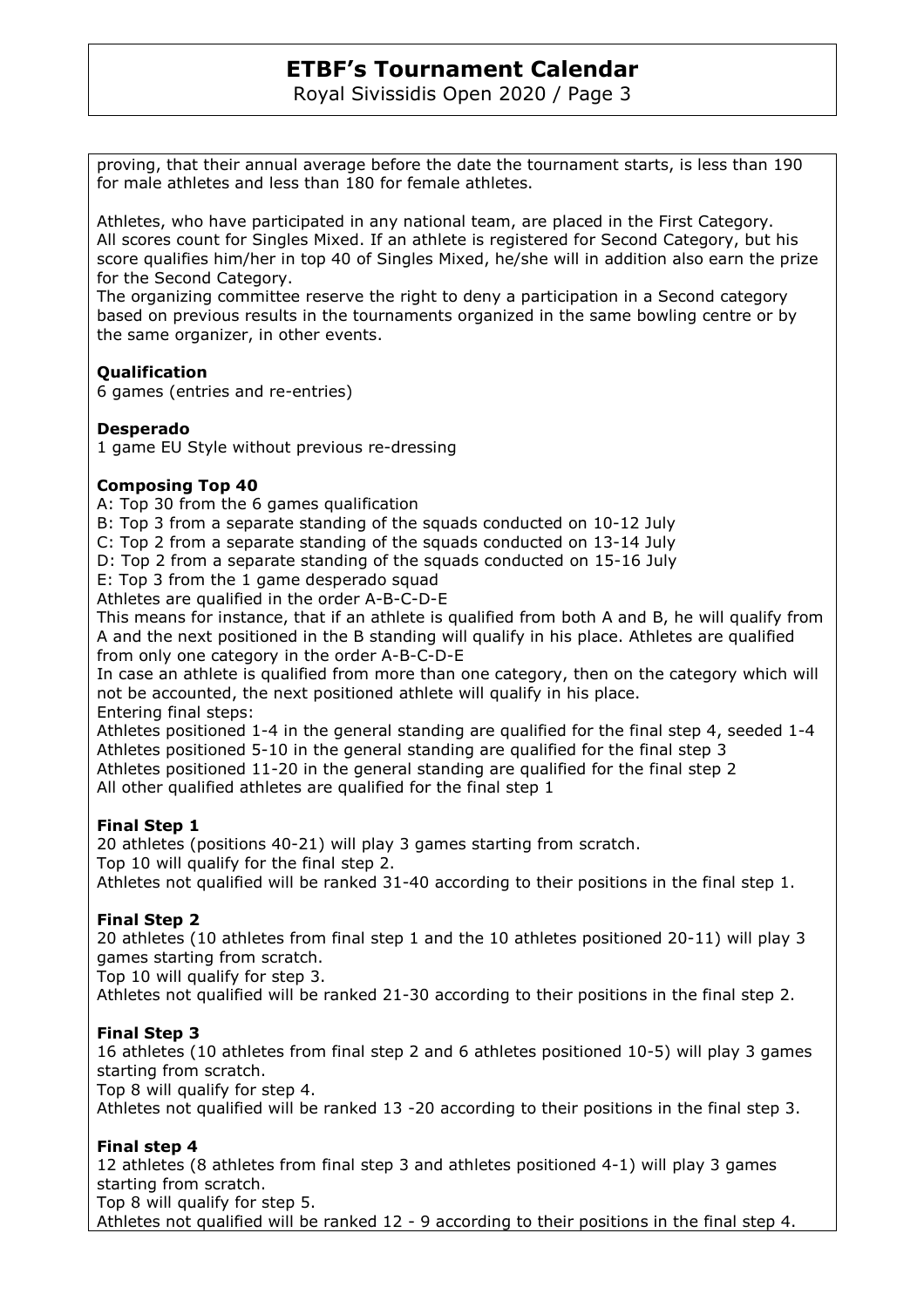Royal Sivissidis Open 2020 / Page 4

#### **Final step 5**

Top 8 athletes will play 3 games, with pins still counting from step 4. Based on the total pinfall of 6 games, the Top 4 will qualify for step 6. Athletes not qualified will be ranked 5 - 8 according to their positions in the final step 5.

#### **Final step 6**

Top 4 athletes will play the elimination system. All 4 athletes will play one game and the lowest scored player will be eliminated. After 3 athletes will play one game and the lowest scored player will be eliminated. The final match will be one game, between the last 2 athletes.

#### **No shows for final steps**

Absent athletes for final steps won't be replaced Absent athletes will be positioned last in the step of their absence and, if more than one absence, internally ranked according to their qualification positions

#### **Tournament tie rules**

#### **Qualification and the Final Steps 1-2-3-4-5**

In case of a tie, the highest positioned athlete will be the athlete scoring the highest last game. If a tie still exists, the highest positioned athlete will be the athlete scoring the highest second last game etc.

#### **Desperado**

In case of a tie for position 2 in the Desperado Squad, a one ball roll-off on a full set of pins will be played, repeated until tie is broken.

#### **Final Steps 6**

In case of a tie in any match on the elimination stage, a one ball roll-off on a full set of pins will be played, repeated until tie is broken.

| Lane assignments and lane movements |                                                                                    |  |  |
|-------------------------------------|------------------------------------------------------------------------------------|--|--|
| Lane draws                          | Random impartial draws prior to all qualifying squads                              |  |  |
| Athletes per pair in squads         | Maximum six                                                                        |  |  |
| Frequency of movement               | After one game                                                                     |  |  |
| Movement method                     | Athletes on the right lane moves right and athletes on the<br>left lane moves left |  |  |
| Number of lanes to move             | One pair (2 lanes)                                                                 |  |  |

| <b>Booking policies</b>    |                                                                                                                                                            |
|----------------------------|------------------------------------------------------------------------------------------------------------------------------------------------------------|
| Booking restriction before | A maximum of three squads can be booked before the tour-<br>nament starts and maximum two of the bookings can be for<br>squads on last Friday and Saturday |
| Booking restriction during | None                                                                                                                                                       |
| Total number of bookings   | Unlimited                                                                                                                                                  |
| Booking cancellations      | Possible                                                                                                                                                   |
| Registration deadline      | 30 minutes before scheduled squad times                                                                                                                    |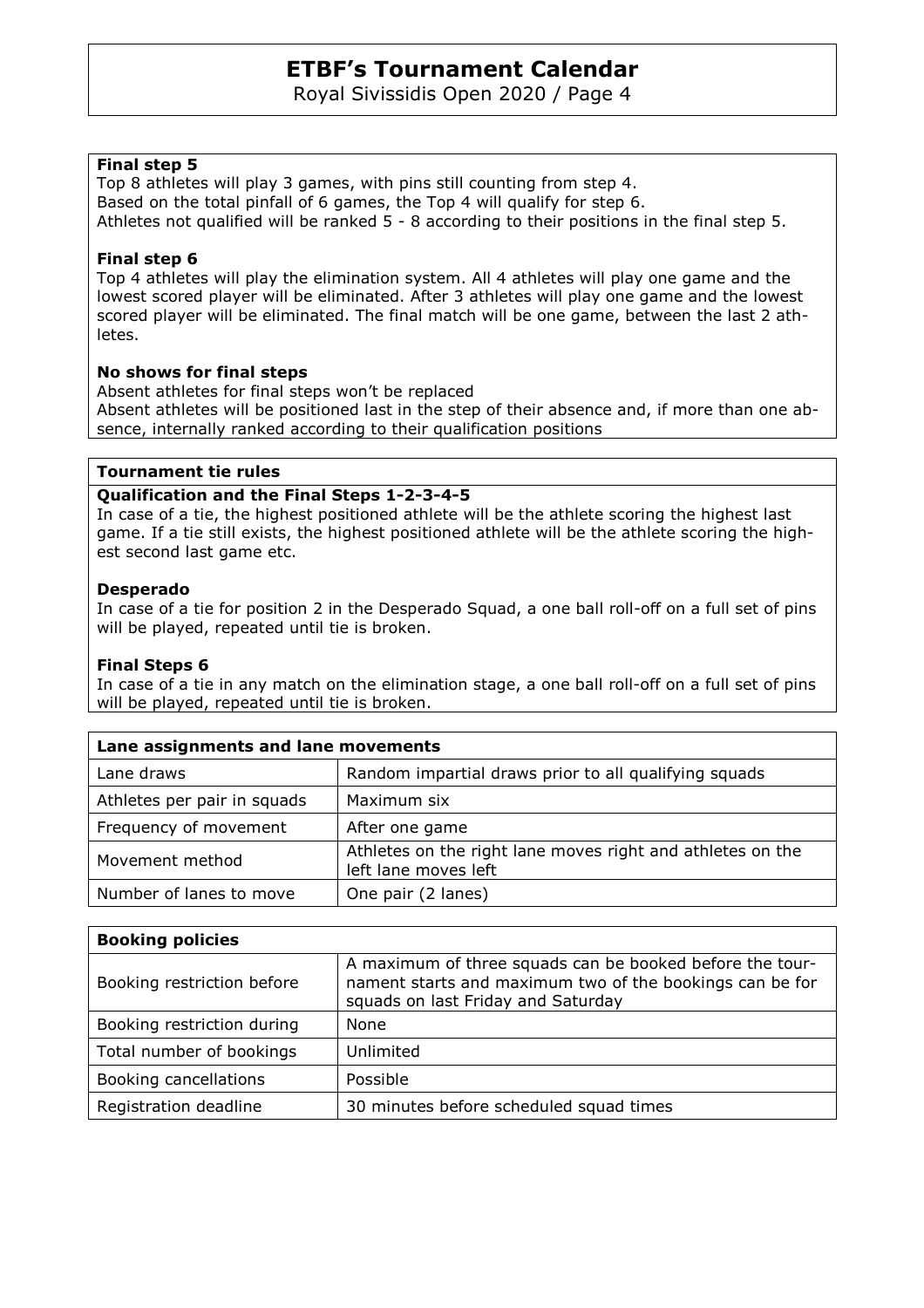Royal Sivissidis Open 2020 / Page 5

| <b>Squad</b> | <b>Day</b> | <b>Date</b> | <b>Time</b> | <b>Spots</b> | <b>Entry fee</b> | Re-entry |
|--------------|------------|-------------|-------------|--------------|------------------|----------|
| Squad 01     | Friday     |             | 13.30       | 30           | 35               | 25       |
| Squad 02     |            | 10.07.2020  | 17.30       | 30           | 35               | 25       |
| Squad 03     |            |             | 21.30       | 30           | 35               | 25       |
| Squad 04     |            |             | 09.30       | 30           | 35               | 25       |
| Squad 05     |            |             | 13.30       | 30           | 35               | 25       |
| Squad 06     | Saturday   | 11.07.2020  | 17.30       | 30           | 35               | 25       |
| Squad 07     |            |             | 21.30       | 30           | 35               | 25       |
| Squad 08     |            |             | 09.30       | 30           | 35               | 25       |
| Squad 09     |            | 12.07.2020  | 13.30       | 30           | 35               | 25       |
| Squad 10     | Sunday     |             | 17.30       | 30           | 35               | 25       |
| Squad 11     |            |             | 21.30       | 30           | 35               | 25       |
| Squad 12     |            |             | 13.30       | 30           | 40               | 30       |
| Squad 13     | Monday     | 13.07.2020  | 17.30       | 30           | 40               | 30       |
| Squad 14     |            |             | 21.30       | 30           | 40               | 30       |
| Squad 15     |            |             | 13.30       | 30           | 50               | 35       |
| Squad 16     | Tuesday    | 14.07.2020  | 17.30       | 30           | 50               | 35       |
| Squad 17     |            |             | 21.30       | 30           | 50               | 35       |
| Squad 18     |            |             | 13.30       | 30           | 50               | 35       |
| Squad 19     | Wednesday  | 15.07.2020  | 17.30       | 30           | 50               | 35       |
| Squad 20     |            |             | 21.30       | 30           | 50               | 35       |
| Squad 21     |            |             | 13.30       | 30           | 60               | 40       |
| Squad 22     | Thursday   | 16.07.2020  | 17.30       | 30           | 60               | 40       |
| Squad 23     |            |             | 21.30       | 30           | 60               | 40       |
| Squad 24     |            |             | 13.30       | 30           | 70               | 50       |
| Squad 25     | Friday     | 17.07.2020  | 17.30       | 30           | 70               | 50       |
| Squad 26     |            |             | 21.30       | 30           | 70               | 50       |
| Squad 27     |            |             | 09.30       | 30           | 70               | 50       |
| Squad 28     |            |             | 13.30       | 30           | 70               | 50       |
| Squad 29     | Saturday   | 18.07.2020  | 17.30       | 30           | 70               | 50       |
| Squad 30     |            |             | 21.30       | 30           | 70               | 50       |
| Desperado    |            |             | 00.30       | 50           | 25               | -        |